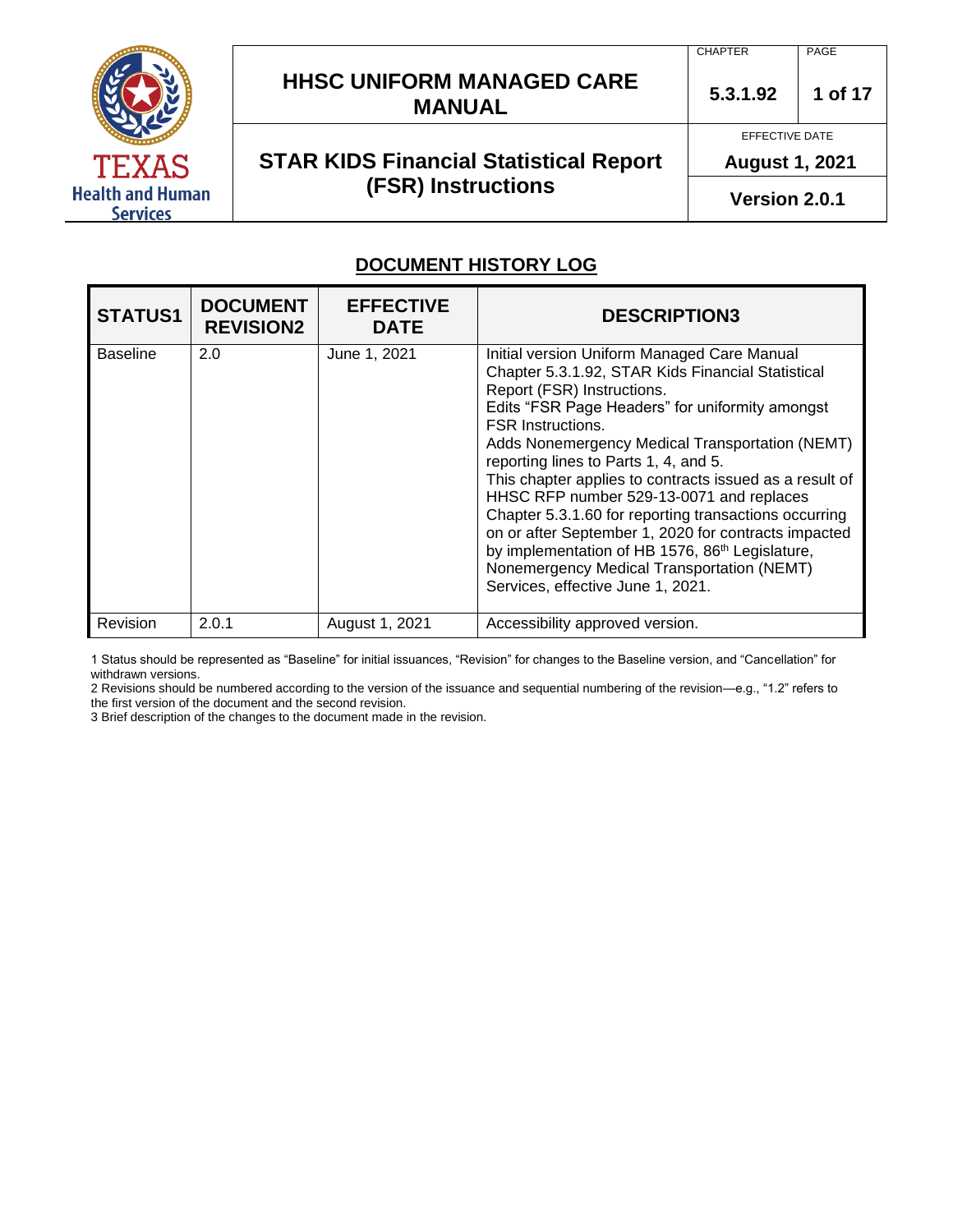|                                            |                                                   | <b>CHAPTER</b>        | PAGE    |
|--------------------------------------------|---------------------------------------------------|-----------------------|---------|
|                                            | <b>HHSC UNIFORM MANAGED CARE</b><br><b>MANUAL</b> | 5.3.1.92              | 2 of 17 |
|                                            | <b>STAR KIDS Financial Statistical Report</b>     | EFFECTIVE DATE        |         |
| TEXAS                                      |                                                   | <b>August 1, 2021</b> |         |
| <b>Health and Human</b><br><b>Services</b> | <b>(FSR) Instructions</b>                         | Version 2.0.1         |         |

## **Objective**

All MCOs contracting with the State of Texas to arrange for or to provide healthcare to Members in the STAR Kids Program must submit FSRs for each Service Area (SA) in accordance with the Contract between HHSC and MCO and in accordance with the instructions below.

#### **General**

MCOs must use this template beginning with the State Fiscal Year 2021 quarter 4 reporting. MCOs must complete all STAR Kids FSRs using the locked Microsoft Excel template provided by HHSC. Data integrity is critical to the automated compilation of the data. Do not alter the file name, sheet names, existing cell locations, or formatting of the data in the file and sheets. Do not add or delete any columns or rows. **Any deviations from the locked template will render the FSR unreadable by the software application and therefore unacceptable to HHSC.**

All shaded data fields in the FSR represent fields where data input is required. In order to maintain consistency, please ensure that the data input is in black. All data fields not shaded represent referenced data or calculations. All line numbers in these instructions refer to the line numbers in column B on each worksheet.

#### **There can be no outside data links to MCO accounting systems or other sources.**

The following note is included on all FSR **pages "Note: Except where stated otherwise, reporting is on an incurred basis (that is, reported in the period corresponding to dates of service, rather than to date paid). All prior quarters' data must be updated to reflect the most recent revised IBNR estimates."** The MCO must update member months' data in accordance with information provided by the enrollment broker.

#### **Before completing the STAR Kids FSR, complete the Admin and QI FSR.**

#### **FSR Page Headers**

Header information entered on Part 1 populates header data for all the other sheets; please make sure Part 1 is entered correctly. Enter the following on Part 1:

**MCO Name:** Select the MCO's name from the drop-down menu.

**State Fiscal Year:** Select the State Fiscal Year (SFY) from the drop-down menu.

**Submission Date**: Enter the month, day, and year, e.g., 6/30/2017.

**Submission Type**: Select the type of FSR, (e.g., Q1; Q2; Q3; Q4; Year End + 90 Days; Year End + 334 Days) from the drop-down menu.

**Service Area:** Select the Service Area from the drop-down menu.

**Rptg Period End Date**: Enter the month, day, and year, e.g., 5/31/2017.

#### **Part 1: Summary Income Statement**

Line 1: Member Months: Referenced from Part 3, Line 24, "Total Member Months."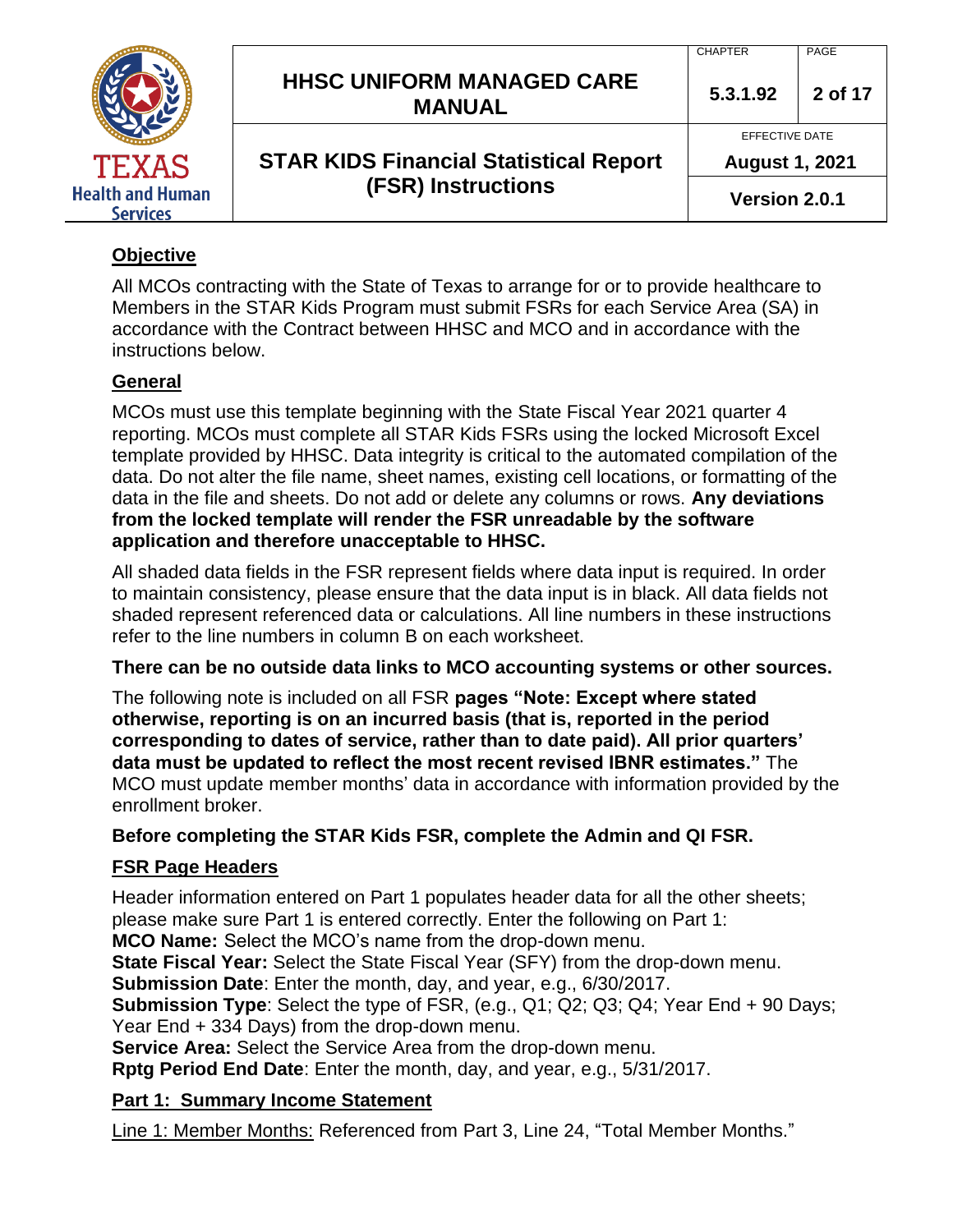# **HHSC UNIFORM MANAGED CARE MANUAL 5.3.1.92 <sup>3</sup> of 17**

# **STAR KIDS Financial Statistical Report (FSR) Instructions**

EFFECTIVE DATE

**August 1, 2021**

**Version 2.0.1**

Line 2: Average Monthly Member Months: Calculated as Line 1, "Member Months," divided by the number of months of membership data.

## **Revenues:**

Line 3: Medical Premiums: Referenced from Part 3, Line 8, "Total Medical Premiums."

Line 4: Pharmacy Premiums: Referenced from Part 3, Line 32, "Total Pharmacy Premiums."

Line 5: Investment Income: Enter all interest and dividend income resulting from investment of funds received from the state and federal governments under the Managed Care Contract.

Line 6: Health Insurance Providers Fee Reimbursement: Enter the amount of the Health Insurance Providers Fee, which was reimbursed by HHSC as required under the Affordable Care Act (ACA), including any gross up for corporate federal income tax and state premium taxes as applicable to the FSR for each Program/Service Area.

Line 7: Other Revenue: Enter all income generated from the STAR Kids Program for the Contract Service Area other than premiums (HHSC Capitation), Health Insurance Providers Fee Reimbursement, and Investment Income. Do not include direct claim reimbursements received from HHSC.

Line 8: Total Gross Revenues: Calculated sum of Lines 3 through 7.

Line 9: Health Insurance Providers Fee & Related Costs: Enter the sum of:

- a) the amount paid to the IRS specifically and solely for the ACA Health Insurance Providers Fee, as required under the Affordable Care Act (ACA) and as attributable to the FSR (exclude any amounts accrued for ACA Health Insurance Providers Fee which were not paid during the FSR period);
- b) the increase in the amount incurred for corporate federal income taxes resulting from the Health Insurance Providers Fee Reimbursement which is attributable to the FSR.

Do not include any increase to Premium Taxes resulting from the Health Insurance Providers Fee Reimbursement in Line 10. All Premium Taxes incurred should be included in Line 12.

Maintain for FSR audit purposes the derivations supporting items a) and b) above.

Line 10: Premium Taxes: Enter the premium taxes incurred for premiums applicable to the reporting period including any additional taxes incurred as a result of the Health Insurance Providers Fee Reimbursement from HHSC.

Line 11: Maintenance Taxes: Enter the maintenance taxes incurred for premiums applicable to the reporting period.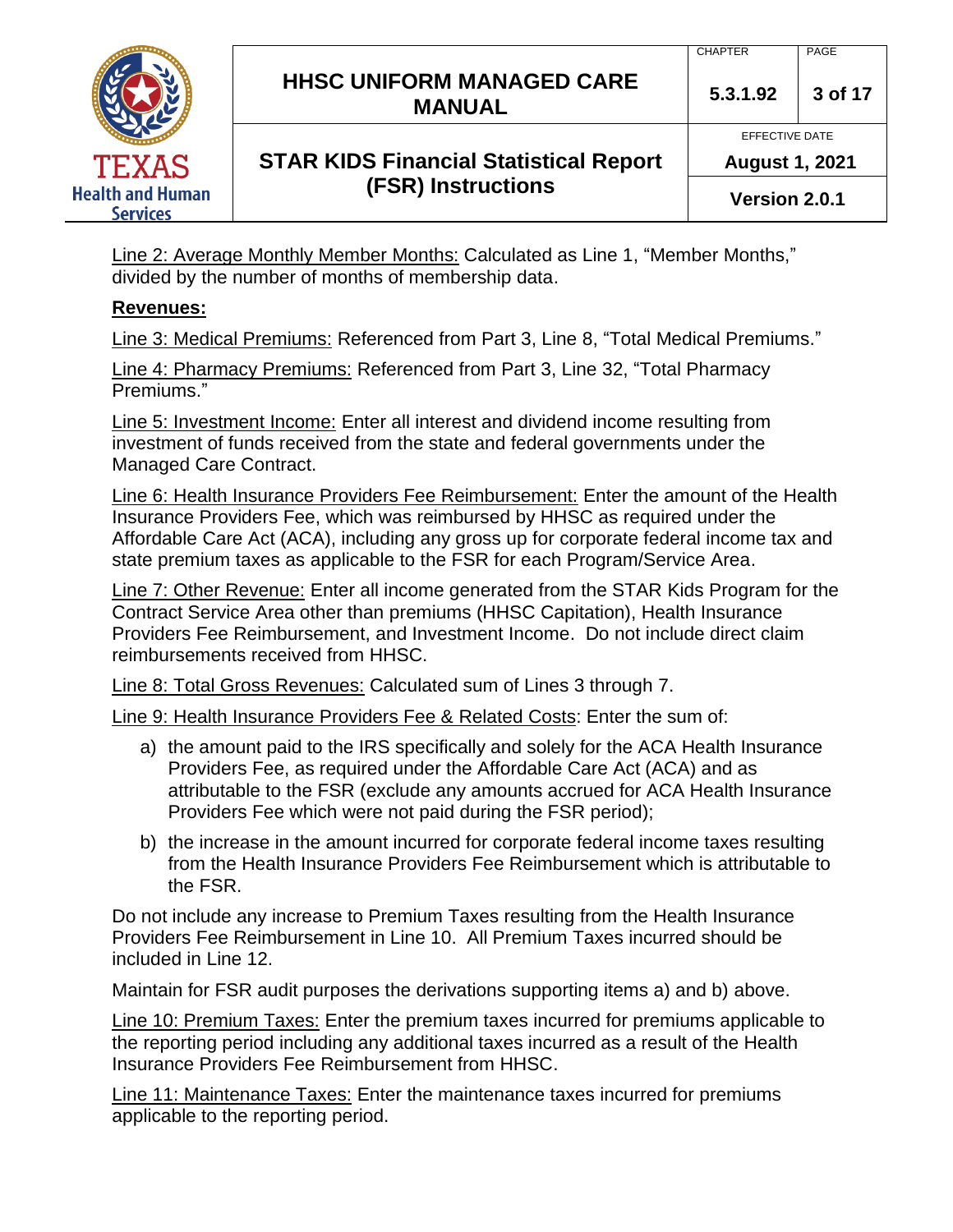**HHSC UNIFORM MANAGED CARE MANUAL** 5.3.1.92 4 of 17 **STAR KIDS Financial Statistical Report**  EFFECTIVE DATE

# **(FSR) Instructions**

**August 1, 2021**

**Version 2.0.1**

Line 12: Net Revenues: Calculated as Line 8, "Total Gross Revenues," less the sum of Line 9, "Health Insurance Providers Fee & Related Costs," Line 10, "Premium Taxes," and Line 11, "Maintenance Taxes."

#### **Medical Expenses:**

Line 13: Fee-For-Service: Referenced from Part 4, Line 8, "Total Paid Claims."

Line 14: Capitated Services: Referenced from Part 4, Line 16, "Total Paid Capitation."

Line 15: Patient Centered Medical Home Services: Referenced from Part 5, Line 12, "Patient Centered Medical Home Services."

Line 16: Net Reinsurance Cost: Referenced from Part 4, Line 24, "Total Net Reinsurance."

Line 17: IBNR Accrual – Medical: Referenced from Part 4, Line 32, "Total Medical IBNR."

Line 18: Quality Improvement: Referenced from Part 5, the sum of Line 17 and Line 27.

Line 19: Other Medical Expenses: Referenced from Part 4, Line 57, "Total Other Medical Expenses."

Line 20: NEMT Expenses: Referenced from Part 4, Line 49, "Total NEMT Expenses."

Line 21: Total Medical Expenses: Calculated as sum of Lines 13 through 20 above.

Line 22: Prescription Expenses (excluding PBM Admin): Referenced from Part 6, Line 11, "Prescription Expense (excluding PBM Admin)."

Line 23: Total Medical and Prescription Expenses: Calculated as sum of Line 21, "Total Medical Expenses," and Line 22, "Prescription Expenses (excluding PBM Admin)."

Line 24: Administrative Expenses: Enter the allocated "Administrative Expenses" from the Admin FSR, Part 2, Line 69, by the applicable Program/Service Area.

Line 25: Total Expenses: Calculated as sum of Line 23, "Total Medical and Prescription Expenses," and Line 24, "Administrative Expenses."

Line 26: Net Income Before Taxes: Calculated as Line 12, "Net Revenues," minus Line 25, "Total Expenses."

Line 27: % Medical Exp to Net Revenues: Calculated as Line 21, "Total Medical Expenses," divided by Line 12, "Net Revenues."

Line 28: % Prescription Exp to Net Revenues: Calculated as Line 22, "Prescription Expenses (excluding PBM Admin)," divided by Line 12, "Net Revenues."

Line 29: % Total Medical and Prescription to Net Rev. (MLR): Calculated as the sum of Line 27 "% Medical Exp to Net Revenues" and Line 28 "% Prescription Exp to Net Revenues."

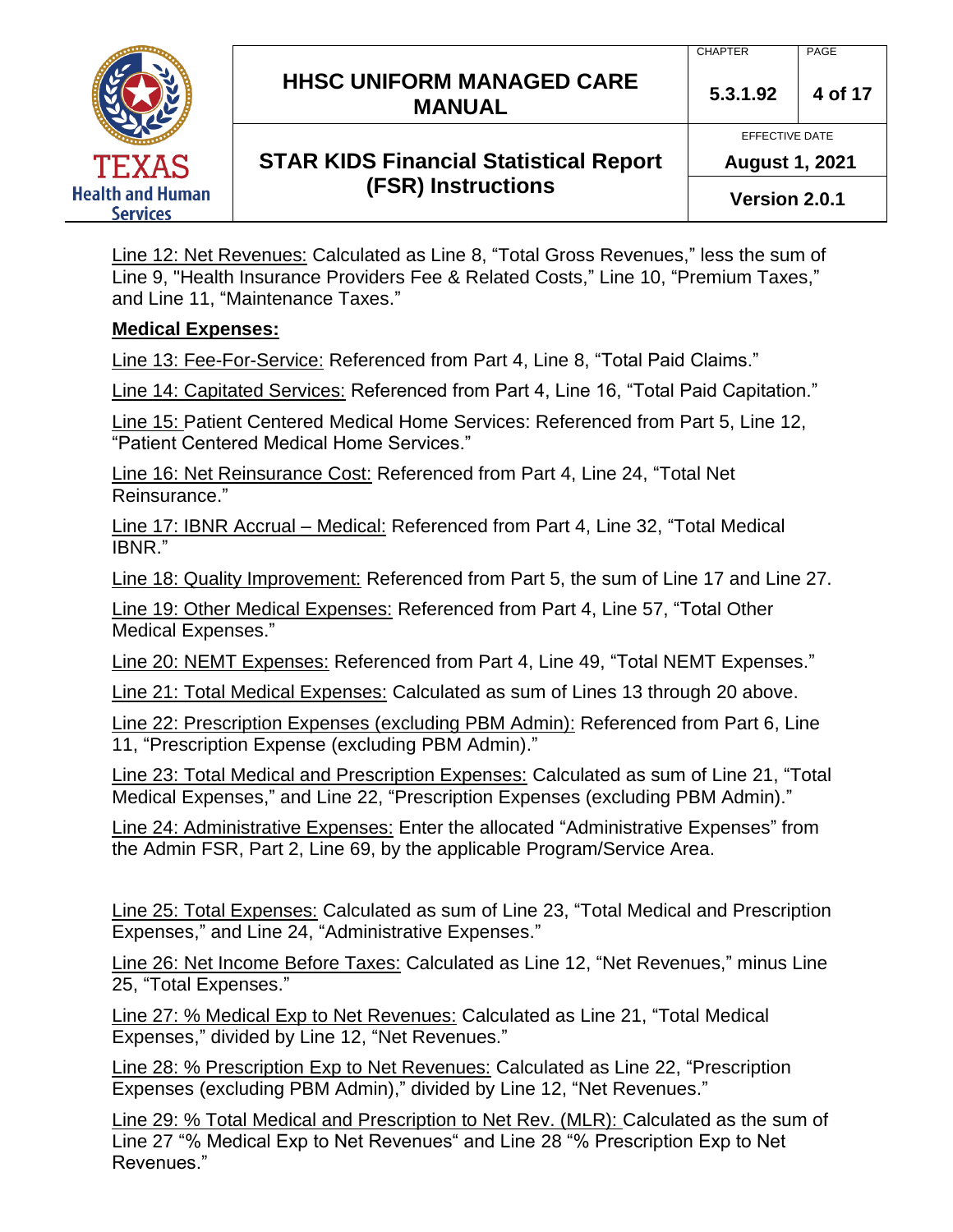**HHSC UNIFORM MANAGED CARE MANUAL 5.3.1.92 <sup>5</sup> of 17**



# **STAR KIDS Financial Statistical Report (FSR) Instructions**

EFFECTIVE DATE **August 1, 2021**

**Version 2.0.1**

Line 30: % Admin Exp to Net Revenues: Calculated as Line 24, "Administrative Expenses," divided by Line 12, "Net Revenues."

Line 31: % Net Income to Net Revenues: Calculated as Line 26, "Net Income Before Taxes," divided by Line 12, "Net Revenues."

Line 32; % Adj. Admin to Net Revenues (excludes taxes and Prescription pass through): Calculated as Line 24, "Administrative Expenses," divided by the difference of Line 12, "Net Revenues," less Line 4, "Pharmacy Premiums."

#### **Post-income items:**

Line 33: Performance Assessment: Enter in the YTD cell the amount of the Pay for Quality (P4Q) performance assessment.

## **Part 2: Statistics**

Line 1: Paid Medical Expenses Completion Factor: Calculated as the difference between Part 5, Line 29, "Total Medical Expenses," and the sum of Part 5, Lines 15 and 26, "Incurred But Not Reported (IBNR)," divided by Part 5, Line 29, "Total Medical Expenses."

## **Total Cost \$PMPM:**

Line 2: MCO Admin Cost (including PBM Admin): Calculated as Part 1, Line 21, "Administrative Expenses," divided by Part 1, Line 1, "Member Months."

Line 3: Health Insurance Providers Fee & Related Costs: Calculated Part 1, Line 9, "Health Insurance Providers Fee & Related Costs," divided by Part 1, Line 1, "Member Months."

Line 4: Premium & Maintenance Taxes: Calculated as sum of Part 1, Line 10, "Premium Taxes," and Part 1, Line 11, "Maintenance Taxes," divided by Part 1, Line 1, "Member Months."

Line 5: Medical Expenses, excl Net Reinsurance and Quality Improvement: Calculated as difference between Part 1, Line 20, "Total Medical Expenses," and the sum of Part 1, Line 16, "Net Reinsurance Cost," and Part 1, Line 18, "Quality Improvement," divided by Part 1, Line 1, "Member Months."

Line 6: Net Reinsurance: Calculated as sum of Part 5, Line 13, "Reinsurance Premiums," and Part 5, Line 14, "Reinsurance Recoveries," divided by Part 1, Line 1, "Member Months."

Line 7: Quality Improvement: Calculated as Part 1, Line 18, "Quality Improvement", divided by Part 1, Line 1 "Member Months".

Line 8: Prescription Expenses (excluding PBM Admin): Calculated as Part 6, Line 11, "Prescription Expense (excluding PBM Admin)," divided by Part 1, Line 1, "Member Months."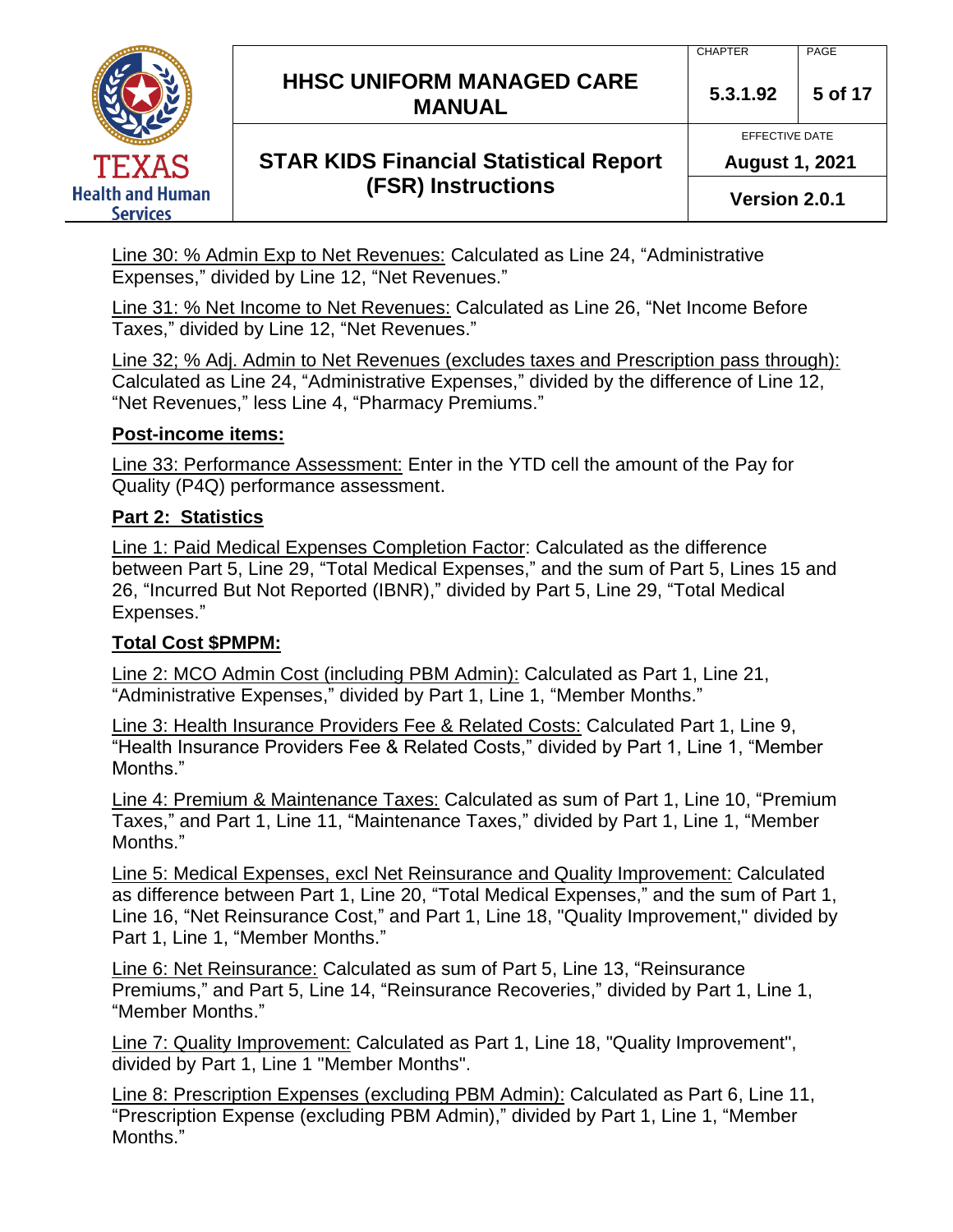**HHSC UNIFORM MANAGED CARE MANUAL 5.3.1.92 <sup>6</sup> of 17**



# **STAR KIDS Financial Statistical Report (FSR) Instructions**

Line 9: Subtotal: Calculated as sum of Lines 2 through 8.

Line 10: Profit/(Loss) before Experience Rebate: Calculated as Part 1, Line 25, "Net Income Before Taxes," divided by Part 1, Line 1, "Member Months."

Line 11: Total Cost \$PMPM to HHSC: Calculated as sum of Line 9 and Line 10.

# **Part 3: Medical and Pharmacy Premiums**

# **Medical Premiums (HHSC Capitation):**

Lines 1 through 7: Medical Premiums (HHSC Capitation): Each cell in this matrix is calculated and is the product of the corresponding capitation rate in the matrix of Lines 9 through 15 and the corresponding member months in the matrix of Lines 17 through 23.

Line 8: Total Medical Premiums: Calculated as sum of Lines 1 through 7

## **Medical Premium \$PMPM:**

Lines 9 through 15: Medical Premium \$PMPM: Enter each risk group's medical capitation rate.

Line 16: Total Medical Premium \$PMPM: Calculated as Line 8, "Total Medical Premiums," divided by Line 24, "Total Member Months."

# **Member Months:**

Lines 17 through 23: Member Months: Enter the member months based on the supplemental files supporting HHSC's monthly capitation payments to the MCO.

Line 24: Total Member Months: Calculated as sum of Lines 17 through 23

# **Pharmacy Premiums (HHSC Capitation):**

Lines 25 through 31: Pharmacy Premiums (HHSC Capitation): Each cell in this matrix is calculated and is the product of the corresponding capitation rate in the matrix of Lines 33 through 39 and the corresponding member months in the matrix of Lines 17 through 23.

Line 32: Total Pharmacy Premiums: Calculated as sum of Lines 25 through 31

# **Pharmacy Premium \$PMPM:**

Lines 33 through 39: Pharmacy Premium \$PMPM: Enter each risk group's pharmacy capitation rate applicable to each month.

Line 40: Total Pharmacy Premium \$PMPM: Calculated as Line 32, "Total Pharmacy Premiums," divided by Line 24, "Total Member Months."

# **Part 4: Medical Expense by Expense Class**

# **Paid Claims:**

Lines 1 through 7: Paid Claims: Enter monthly paid claims by risk groups as incurred.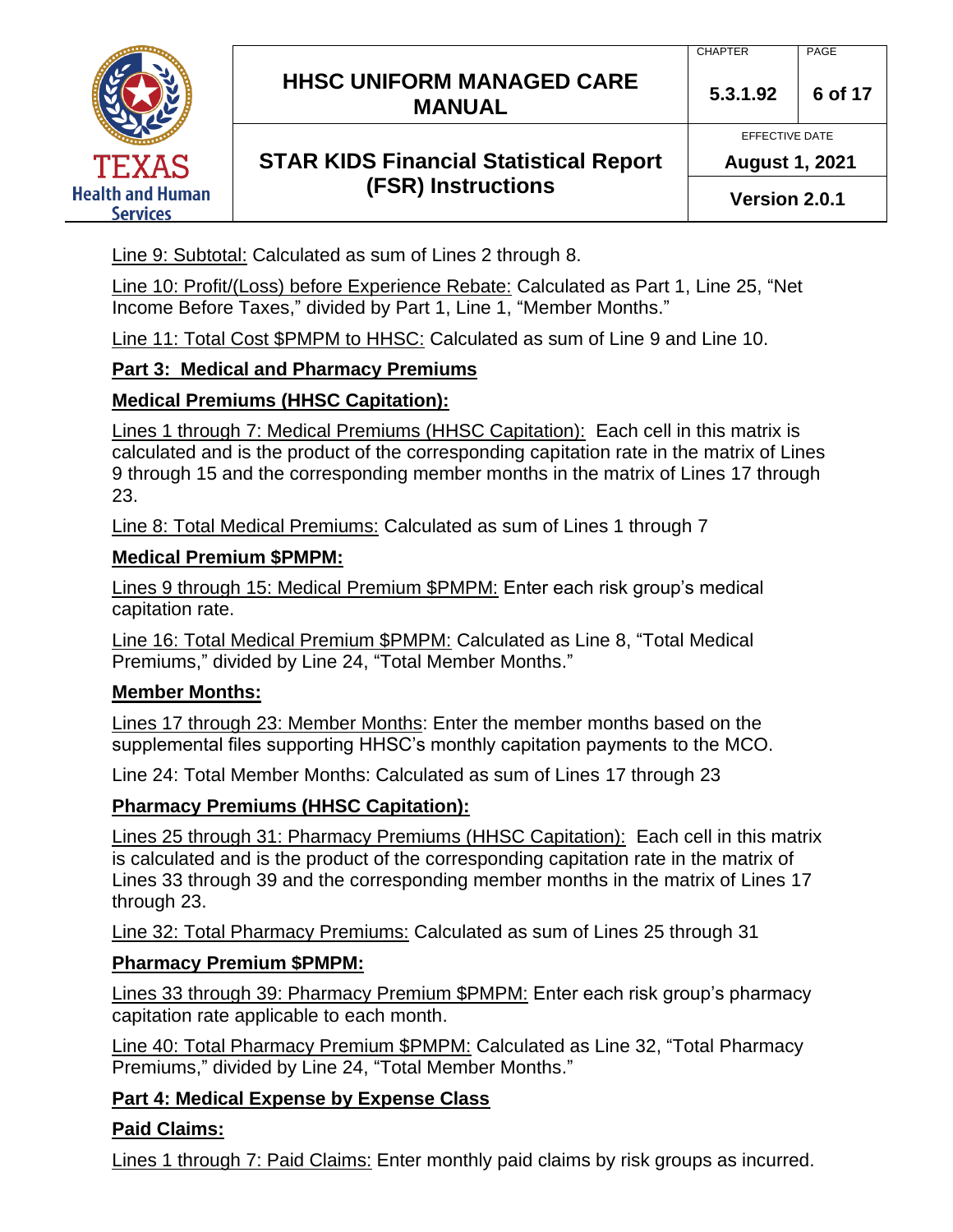# **HHSC UNIFORM MANAGED CARE MANUAL 5.3.1.92 <sup>7</sup> of 17**

# **STAR KIDS Financial Statistical Report (FSR) Instructions**

EFFECTIVE DATE **August 1, 2021**

**Version 2.0.1**

Line 8: Total Paid Claims: Calculated as sum of Lines 1 through 7.

## **Paid Capitation:**

Lines 9 through 15: Paid Capitation: Enter the total provider and subcontractor capitation payments by risk groups covered by the capitation payments.

Line 16: Total Paid Capitation: Calculated as sum of Lines 9 through 15

## **Paid Reinsurance Premiums, Net of Reinsurance Recoveries:**

Lines 17 through 23: Paid Reinsurance Premiums, Net of Reinsurance Recoveries: Enter the paid reinsurance premiums net of collected reinsurance recoveries specific to each risk group the reinsurance coverage was effective. Report collected Reinsurance Recoveries by the appropriate risk group and by the incurred month of the services to which the recoveries relate.

Line 24: Total Net Reinsurance: Calculated as sum of Lines 17 through 23

## **Medical IBNR:**

Lines 25 through 31: IBNR: Enter Incurred-But-Not-Reported (IBNR) estimate by risk group.

Line 32: Total Medical IBNR: Calculated as sum of Lines 25 through 31.

## **Patient Centered Medical Home Services:**

Lines 33 through 39: Patient Centered Medical Home Services: Enter all medical expenses by risk group as incurred at a PCMH-approved facility.

Line 40: Total PCMH: Calculated as the sum of Lines 33 through 39.

## **Quality Improvement Cost:**

Line 41: Quality Improvement: The sum of Part 5, Line 17, "Quality Improvement," and Part 5, Line 27, "Quality Improvement."

## **NEMT Expense:**

Lines 42 through 48: NEMT Expenses: Enter all paid NEMT expenses for services rendered to a Member by risk group.

Line 49: Total NEMT Expenses: Calculated as the sum of Lines 42 through 48.

## **Other Medical Expenses:**

Lines 50 through 56: Other Medical Expenses: Enter any other medical expenses or adjustments to medical expenses not captured by "Paid Claims," "Paid Capitation," "Reinsurance Premiums net of Recoveries," "IBNR," "Patient Centered Medical Home Services," or "Quality Improvement," for each risk group. Examples of these expenses include, but are not limited to: incentives paid directly to physicians, third party recoveries, other recoveries, or settlements that have not been captured through claims adjustments in the claims processing system, FQHC reimbursement received from

CHAPTER PAGE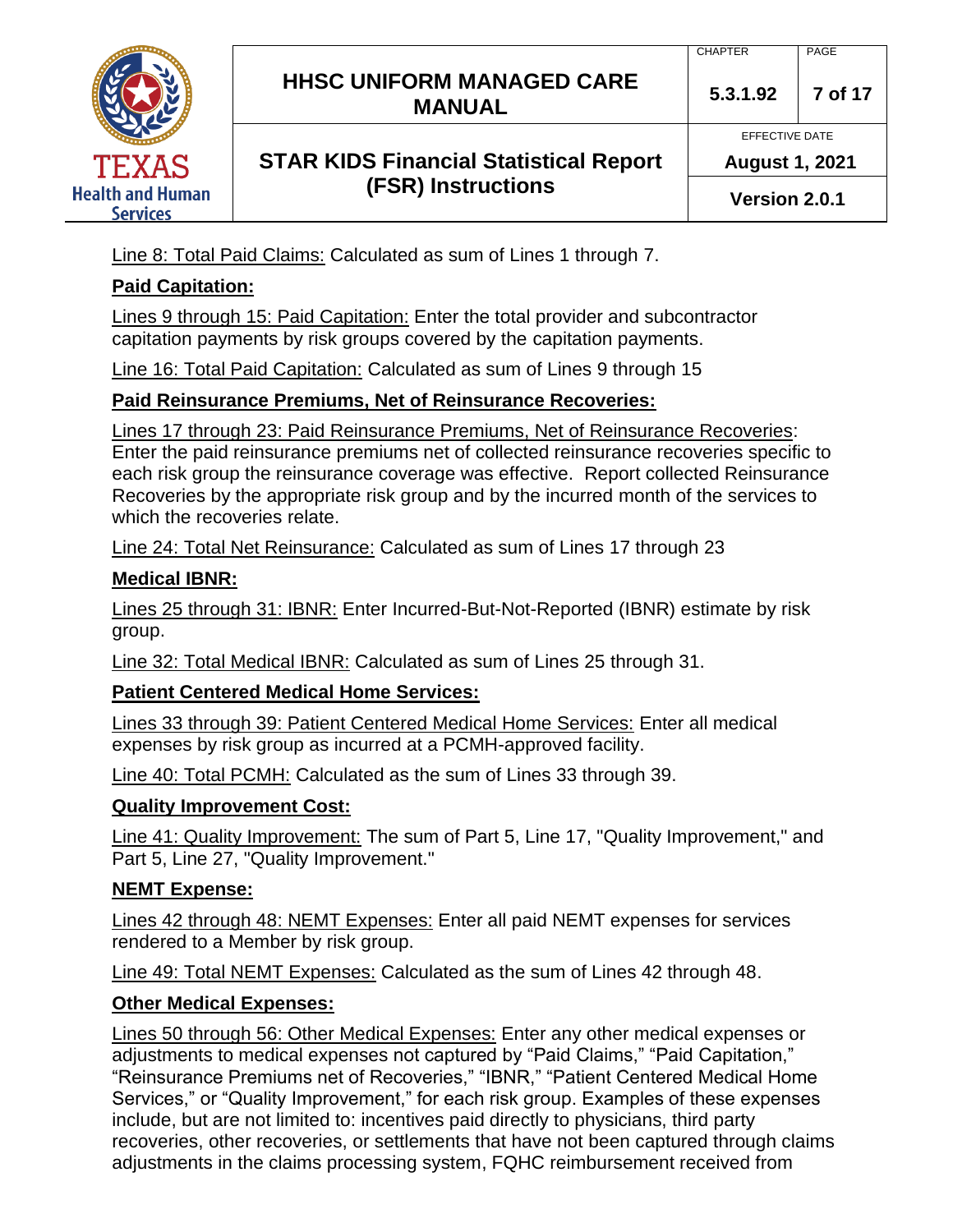|                                     |                                                   | <b>CHAPTER</b>        | PAGE    |
|-------------------------------------|---------------------------------------------------|-----------------------|---------|
|                                     | <b>HHSC UNIFORM MANAGED CARE</b><br><b>MANUAL</b> | 5.3.1.92              | 8 of 17 |
|                                     |                                                   | EFFECTIVE DATE        |         |
| <b>TEXAS</b>                        | <b>STAR KIDS Financial Statistical Report</b>     | <b>August 1, 2021</b> |         |
| <b>Health and Human</b><br>Services | <b>(FSR) Instructions</b>                         | Version 2.0.1         |         |

HHSC, and refunds. Please note third party recoveries should be reported in the quarter in which cash is received. Do not enter recoveries in the quarter in which services were provided unless the collection occurred in that same quarter.

Also include certain pharmacy-related expenses that are not included in Part 6, "Prescription Expenses," that cannot be processed as pharmacy encounters.

Pharmacy-related items that should be reported on the FSR under Part 4, "Other Medical Expenses," should be limited to covered benefits that are either:

- pharmacy Durable Medical Equipment (DME) (certain Home Health Supplies) that are not on HHSC's formulary, such as diabetic strips, meters, lancets, aerochamber devices, diaphragms; or
- drugs that are billed directly by the physician/clinic (not picked up at the pharmacy by the client).

When certain pharmacy DME gets added to the formulary, it should be processed as a pharmacy encounter, and at that point be reported under "Prescription Expenses" instead of "Other Medical Expenses."

Amounts reported in "Other Medical Expenses" for appropriate pharmacy DME should not have any PBM administrative expense included; all PBM Admin is to be reported in the Admin FSR.

Line 57: Total Other Medical Expenses: Calculated as sum of Lines 50 through 56.

Line 58: Other Medical Expenses: Identify each category of expense included in Lines 50 through 56, "Other Medical Expenses," including the YTD dollar amount associated with each category of expense, if more than one.

Section Beneath Line 58: No action necessary. These lines populate with the member months' data entered in Part 3.

#### **Part 5: Medical Expenses by Service Type**

Line 1: Physician Services: Primary Care: Enter all paid expenses related to the medical care provided to a Member by a primary care physician (PCP) upon first contact with the health care system for treatment of an illness or injury before referral. The PCP performs or directs the performance of primary care services that include, but are not limited to, case management, consultations, family planning, emergency room visits, inpatient visits, maternity care services, office visits, preventive care services, dispensing or prescribing medical supplies and pharmaceuticals, authorizing referrals to specialists, etc.

Under the Texas Medicaid Managed Care Program, all Members are required to have a primary care physician (PCP) when enrolling in a MCO. For expenses to be classified as PCP services, the performing provider at 24J on a CMS-1500 claim must be the Member's assigned PCP, and the services cannot represent "Deliveries - Professional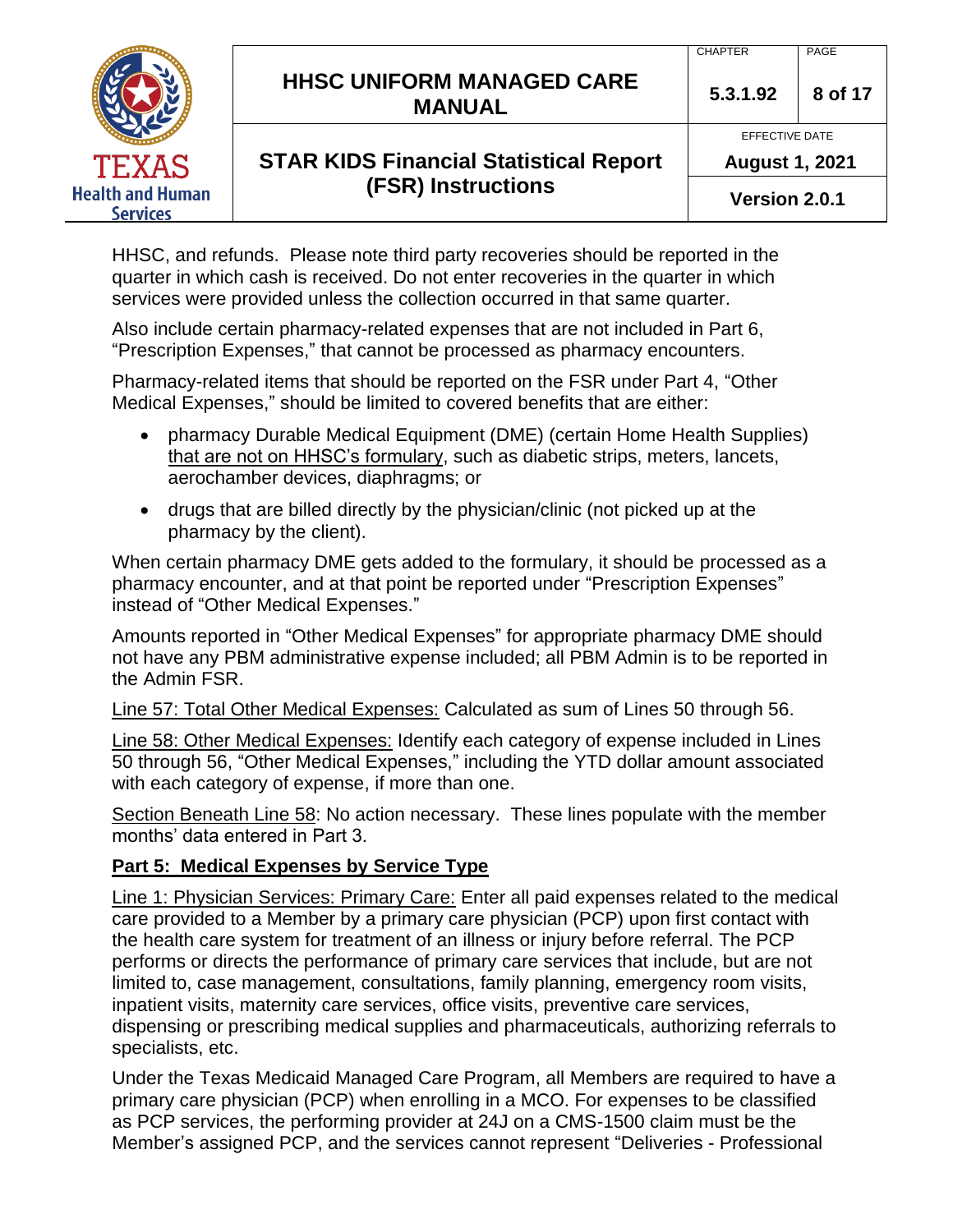|                                            | <b>HHSC UNIFORM MANAGED CARE</b><br><b>MANUAL</b> | <b>CHAPTER</b><br>5.3.1.92              | PAGE<br>9 of 17 |
|--------------------------------------------|---------------------------------------------------|-----------------------------------------|-----------------|
| <b>TEXAS</b>                               | <b>STAR KIDS Financial Statistical Report</b>     | EFFECTIVE DATE<br><b>August 1, 2021</b> |                 |
| <b>Health and Human</b><br><b>Services</b> | <b>(FSR) Instructions</b>                         | Version 2.0.1                           |                 |

Component." The amount paid covering all charges on a CMS-1500 claim is classified as PCP expense when the performing provider is the Member's PCP.

Line 2: Physician Services: Specialist: Enter all paid expenses related to the medical care provided to a patient by a physician whose practice is limited to a particular branch of medicine or surgery, e.g., cardiology or radiology, in which a physician specializes or is certified by a board of physicians. Generally, a Member must have a referral authorized by his/her assigned PCP to receive services from a specialist.

For expenses to be classified as "Specialist Physician Services," the performing provider identified at 24J on a CMS-1500 claim must be a physician, who is not the Member's assigned PCP, and the services cannot represent "Deliveries - Professional Component." The amount paid covering all charges on a CMS-1500 claim is classified as "Specialist Physician Services" when the performing provider is a physician who is not the Member's PCP.

Line 3: Physician Services: Deliveries – Prof. Component: Enter paid expenses for the services of the delivering physician and the anesthesiologist, unless they are billed as part of the facility charge. Only the delivering physician and the anesthesiologist charges are included on Line 3, as they are the only charges included in the professional component of the DSP. Only those amounts paid for charges on a CMS-1500 claim identified with "Delivery CPT Codes" (and the HCPCS Codes with Modifiers for the FQHCs and RHCs) are classified as "Delivery – Professional Component." All other amounts paid for charges on the same CMS-1500 claim that are not identified with Delivery Procedure Codes are classified as PCP or specialist based on the criteria at Lines 1 and 2, respectively.

Line 4: Non-Physician Professional Services: Enter all paid expenses for medical care provided by non-physician, healthcare services providers. These include, but are not limited to, audiologists, chiropractors, counselors, dentists, home health aides, licensed vocational nurses, occupational therapists, opticians, optometrists, physical therapists, psychologists, registered nurses, respiratory therapists, social workers, speech therapists, etc.

The total amount paid covering all charges on a CMS-1500 claim is classified as "Non-Physician Professional Services" when the performing provider at 24J is a nonphysician healthcare services provider.

Line 5: Emergency Room Services: Enter all paid expenses incurred during an encounter in an emergency room, i.e., the section of a healthcare facility intended to provide rapid treatment for victims of sudden illness or trauma. Include the cost of emergency room equipment, facility usage, staff, and supplies.

The costs of emergency department ancillary services including laboratory services, radiology services, respiratory therapy services, and diagnostic studies, such as EKGs, CT scans, and supplies are also included on Line 5. Exclude non-staff attending or consulting physician billed separately as PCP or specialist services. The total amount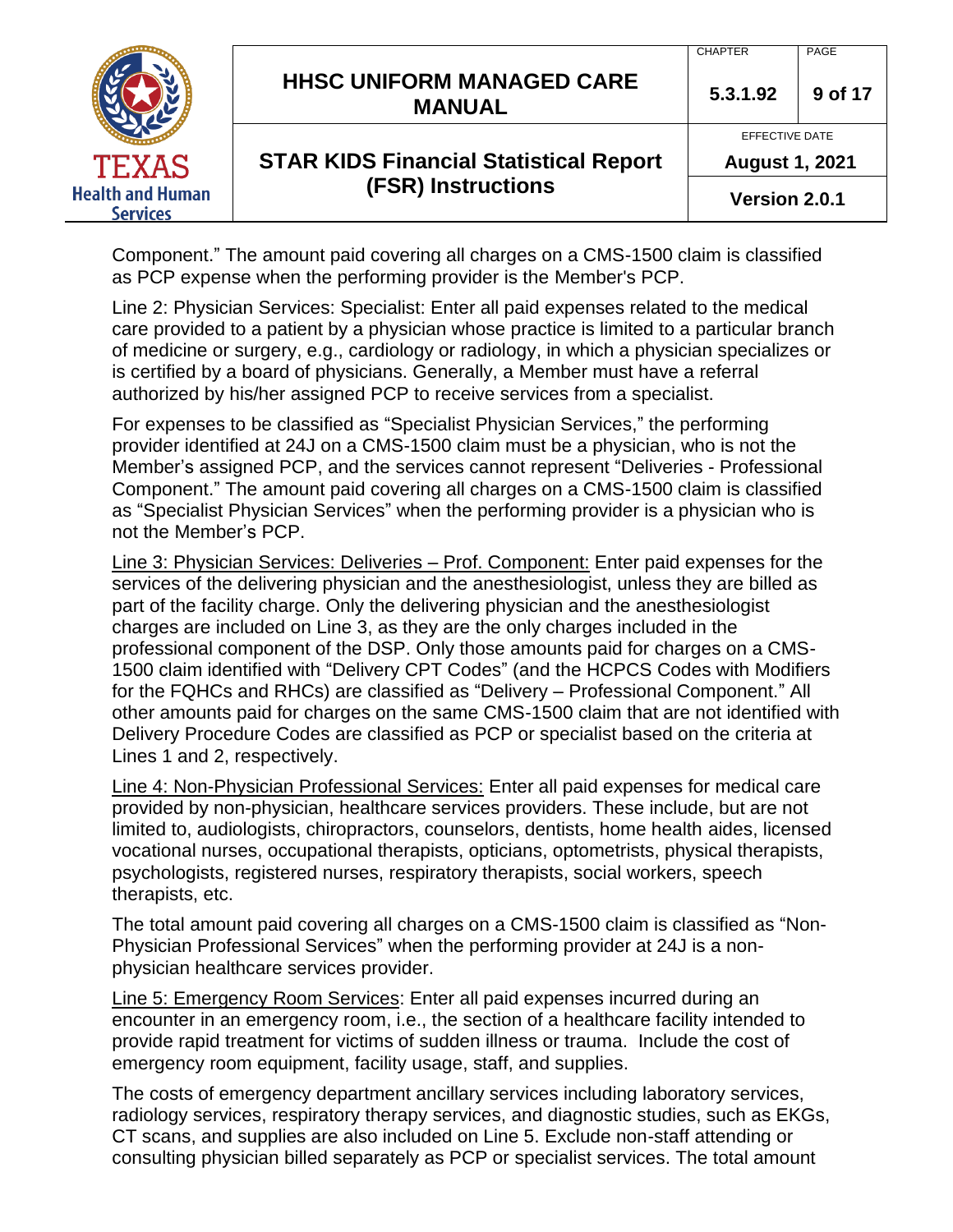|                                            |                                                   | <b>CHAPTER</b>        | PAGE     |
|--------------------------------------------|---------------------------------------------------|-----------------------|----------|
|                                            | <b>HHSC UNIFORM MANAGED CARE</b><br><b>MANUAL</b> | 5.3.1.92              | 10 of 17 |
|                                            |                                                   | EFFECTIVE DATE        |          |
| TEXAS                                      | <b>STAR KIDS Financial Statistical Report</b>     | <b>August 1, 2021</b> |          |
| <b>Health and Human</b><br><b>Services</b> | <b>(FSR) Instructions</b>                         | Version 2.0.1         |          |

paid by the MCO covering all charges on a UB04 claim that are incurred during an emergency room encounter are classified as "Emergency Room Services." Any amounts paid for any charges on a UB04 claim that include emergency room services that were incurred on a different service date than the emergency room encounter are classified as "Outpatient Facility Services" unless they represent additional emergency room encounters.

Line 6: Outpatient Facility Services: Enter all paid expenses for services rendered to a Member that remains in a hospital based or freestanding facility, such as an ambulatory surgical center, for less than 24 consecutive hours and the Member-patient is discharged from an outpatient status, except for emergency room services.

Outpatient facility services include, but are not limited to, the following items and services performed on an outpatient basis in a hospital based or freestanding facility:

- Observation, operating, and recovery room charges;
- Surgical operations or procedures, day surgery;
- Laboratory, nuclear medicine, pathology, and radiological services;
- Diagnostic, therapeutic, and rehabilitative clinic or treatment services;
- Injections, drugs, and medical supplies; and
- All medically necessary services and supplies ordered by a physician.

Exclude non-staff attending or consulting physician billed separately as PCP or specialist services. The amount paid covering all charges on a UB04 claim is classified as "Outpatient Facility Services" if the Type of Bill indicates the claim is for outpatient facility services, and there are no emergency room charges included.

Line 7: Inpatient Facility Svcs: Medical/Surgical: Enter all paid expenses for acute care facilities covering inpatient services for medical/surgical stays, intensive care units (ICUs), cardiac/coronary care units (CCUs), burn units, cancer treatment centers, etc. Also includes the expenses of non-acute care inpatient services rendered at extended care/skilled nursing facilities.

Inpatient medical/surgical services include, but are not limited to, the following items and services performed on an inpatient basis:

- Bed and board in semiprivate accommodations or in an intensive care or coronary care unit including meals, special diets, and general nursing services; and an allowance for bed and board in private accommodations including meals, special diets, and general nursing services up to the hospital's charge for its most prevalent semiprivate accommodations;
- Whole blood and packed red cells reasonable and necessary for treatment of illness or injury;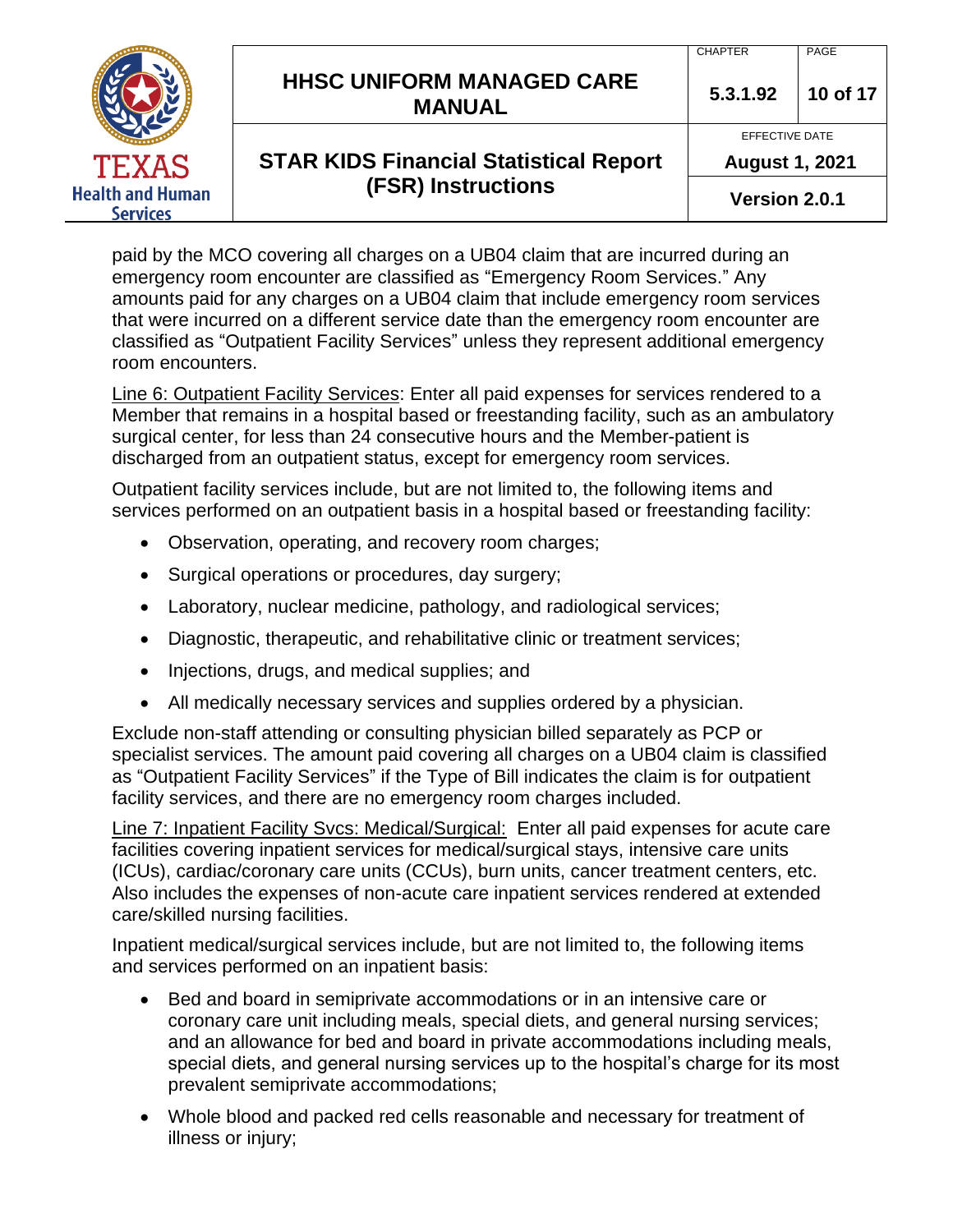|                                            |                                                   | <b>CHAPTER</b>        | PAGE     |
|--------------------------------------------|---------------------------------------------------|-----------------------|----------|
|                                            | <b>HHSC UNIFORM MANAGED CARE</b><br><b>MANUAL</b> | 5.3.1.92              | 11 of 17 |
|                                            |                                                   | <b>EFFECTIVE DATE</b> |          |
| <b>TEXAS</b>                               | <b>STAR KIDS Financial Statistical Report</b>     | <b>August 1, 2021</b> |          |
| <b>Health and Human</b><br><b>Services</b> | <b>(FSR) Instructions</b>                         | Version 2.0.1         |          |

- Newborn care including routine care and specialized nursery care for newborns with specific problems;
- Other inpatient services including organ/tissue transplant services and rehabilitation services; and
- All medically necessary services and supplies ordered by a physician.

The total amount paid covering all charges on a UB04 claim is classified as "Inpatient Facility Services" if the Type of Bill indicates the claim is for inpatient facility services, and there are no delivery charges included.

Line 8: Inpatient Facility Svcs: Deliveries – Facility Component: Enter paid expenses of all delivery services and supplies provided by the facility where the birth takes place, except for the "Professional Component." Only those amount(s) paid for charges on a UB04 claim identified with Delivery ICD-10 Codes are classified as "Delivery – Facility Component." Any amount(s) paid for any charges on the same UB04 inpatient claim that are not identified with Delivery ICD-10 Codes are classified as "Inpatient Facility Services – Medical/Surgical."

Line 9: Behavioral Health Services: Enter all paid expenses incurred for inpatient and outpatient mental health services and inpatient and outpatient chemical dependency services including both treatment and detoxification of alcohol and substance abuse. Only those amount(s) paid for charges on a CMS-1500 or UB04 claim identified with Behavioral Health Services ICD-10 or Revenue Codes are classified as "Behavioral Health Services." Any amount(s) paid for any charges on the same CMS-1500 or UB04 claim that are not identified with Behavioral Health Services ICD-10 or Revenue Codes should be classified in the appropriate medical expense classification.

Line 10: Vision Services: Enter all paid expenses incurred for vision services. This includes, but is not limited to, optometry and glasses.

Line 11: Miscellaneous Other: Enter all paid expenses of medical services and supplies rendered that are not classified in any of the medical expense classifications in Lines 1 through 10 or Line 12. "Miscellaneous Other" includes, but is not limited to, ambulance services and durable medical equipment (DME), oxygen, and other medical supplies obtained directly from these suppliers, i.e., not obtained incidental to physician, nonphysician professional, or facility encounters. The total amount paid covering all charges on a CMS-1500 claim is classified as "Miscellaneous Other."

Line 12: Patient Centered Medical Home Services: Enter paid expenses of all medical services incurred at a PCMH-approved facility.

Line 13: Reinsurance Premiums: Enter paid expenses to obtain reinsurance coverage from reinsurance companies that assume all or part of the financial risks associated with catastrophic medical expenses that could, otherwise, be ruinous to the MCO. Offset any reinsurance premiums collected for any reinsurance risks assumed.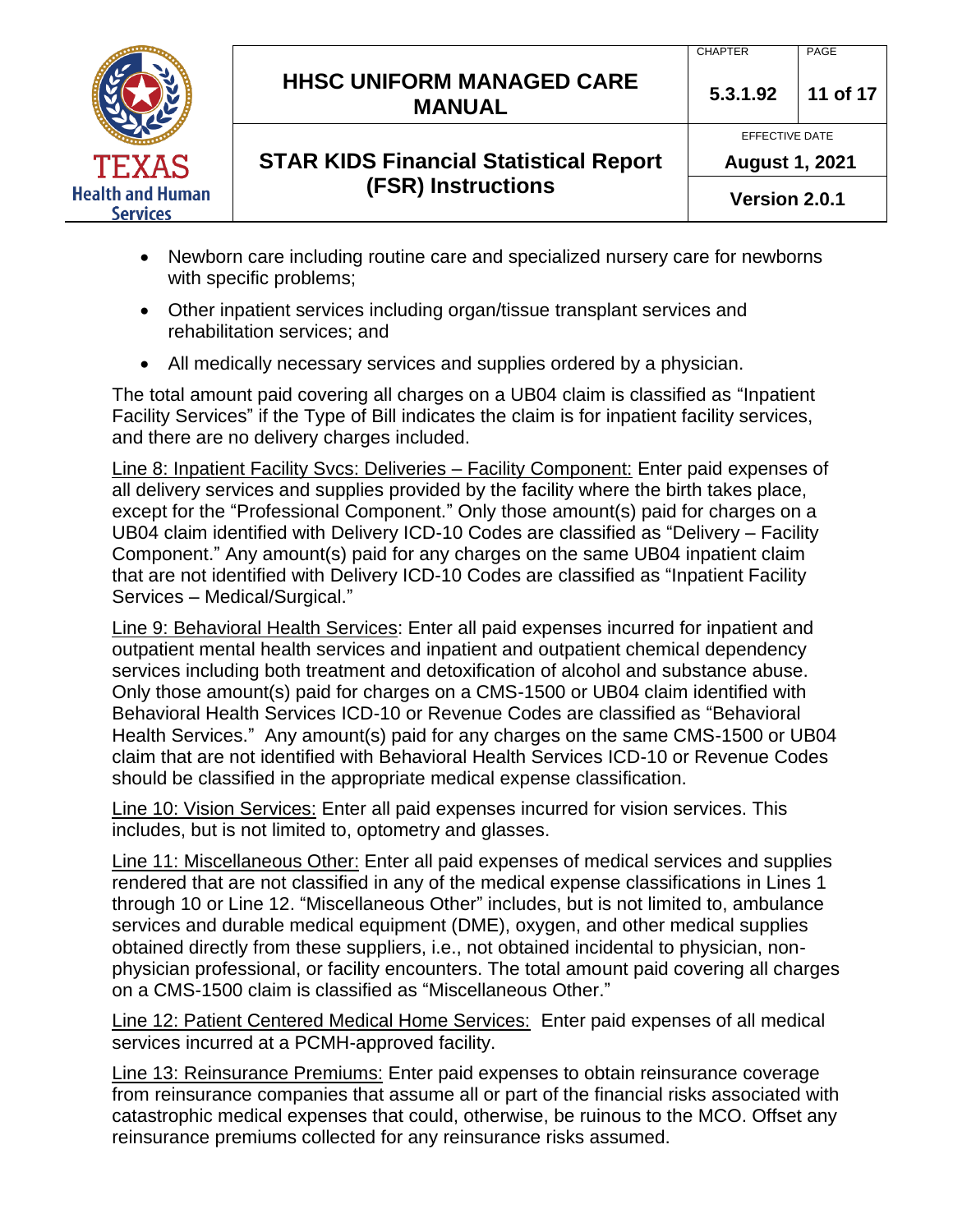|                                            |                                                                            | <b>CHAPTER</b>        | PAGE     |
|--------------------------------------------|----------------------------------------------------------------------------|-----------------------|----------|
|                                            | <b>HHSC UNIFORM MANAGED CARE</b><br><b>MANUAL</b>                          | 5.3.1.92              | 12 of 17 |
|                                            | <b>STAR KIDS Financial Statistical Report</b><br><b>(FSR) Instructions</b> | EFFECTIVE DATE        |          |
| <b>TEXAS</b>                               |                                                                            | <b>August 1, 2021</b> |          |
| <b>Health and Human</b><br><b>Services</b> |                                                                            | Version 2.0.1         |          |

Line 14: Reinsurance Recoveries: Enter any and all return of funds or recovery of paid losses that have been collected from reinsurers associated with a particular case where catastrophic medical expenses have been incurred. Offset any reinsurance recoveries paid for reinsurance risks assumed. Record "Reinsurance Recoveries" in the month(s) in which the healthcare services were rendered to which the recoveries relate.

Line 15: Incurred-But-Not-Reported (IBNR): Enter the total medical expenses accrual, which includes:

- Reported claims in process for adjudication;
- An estimated expense of the incurred but not reported healthcare services;
- Amounts withheld from paid claims and capitations;
- Any capitation payable to providers; and
- Any reinsurance payable to reinsurers for ceded risk, net of any reinsurance receivable for assumed risk.

The IBNR medical expenses accrual is an estimate of the expected healthcare expenses incurred but not paid based on claims lag schedules and completion factors, as well as, any counts of services rendered but not billed, e.g., pre-authorized hospital days. Any major change in the claims processing function that was not in effect during the period of time covered by the lag schedules could materially impact the estimated IBNR accrual; hence, actuarial judgment and adjustment may sometimes be needed.

#### **Note: No IBNR should be reported on the second final FSR reflecting expenses paid through the 334th day after the end of the contract period.**

Line 16: Incentives or Network Risk Retention: Enter any incentives paid directly to physicians, e.g., bonuses paid based on quality compliance measures.

Line 17: Quality Improvement: Enter a portion of the allocated "Quality Improvement Expenses" from the Quality Improvement FSR, Part 1b. Do not include any quality improvement costs reported on PCMH schedule.

Line 18: NEMT Services: Enter all paid expenses for Nonemergency Medical Transportation Services rendered to a Member. Do not include ambulance services

reported in Line 11, or administrative costs to arrange, re-schedule, or coordinate transport.

Line 19: Total Acute Care Expenses: Calculated as sum of Lines 1 through 18.

#### **Long-Term Care Services:**

Line 20: Personal Care Services (PCS): Enter all paid expenses related to the delivery of medically and functionally necessary personal care services as specified on the Personal Care Assessment Module (PCAM).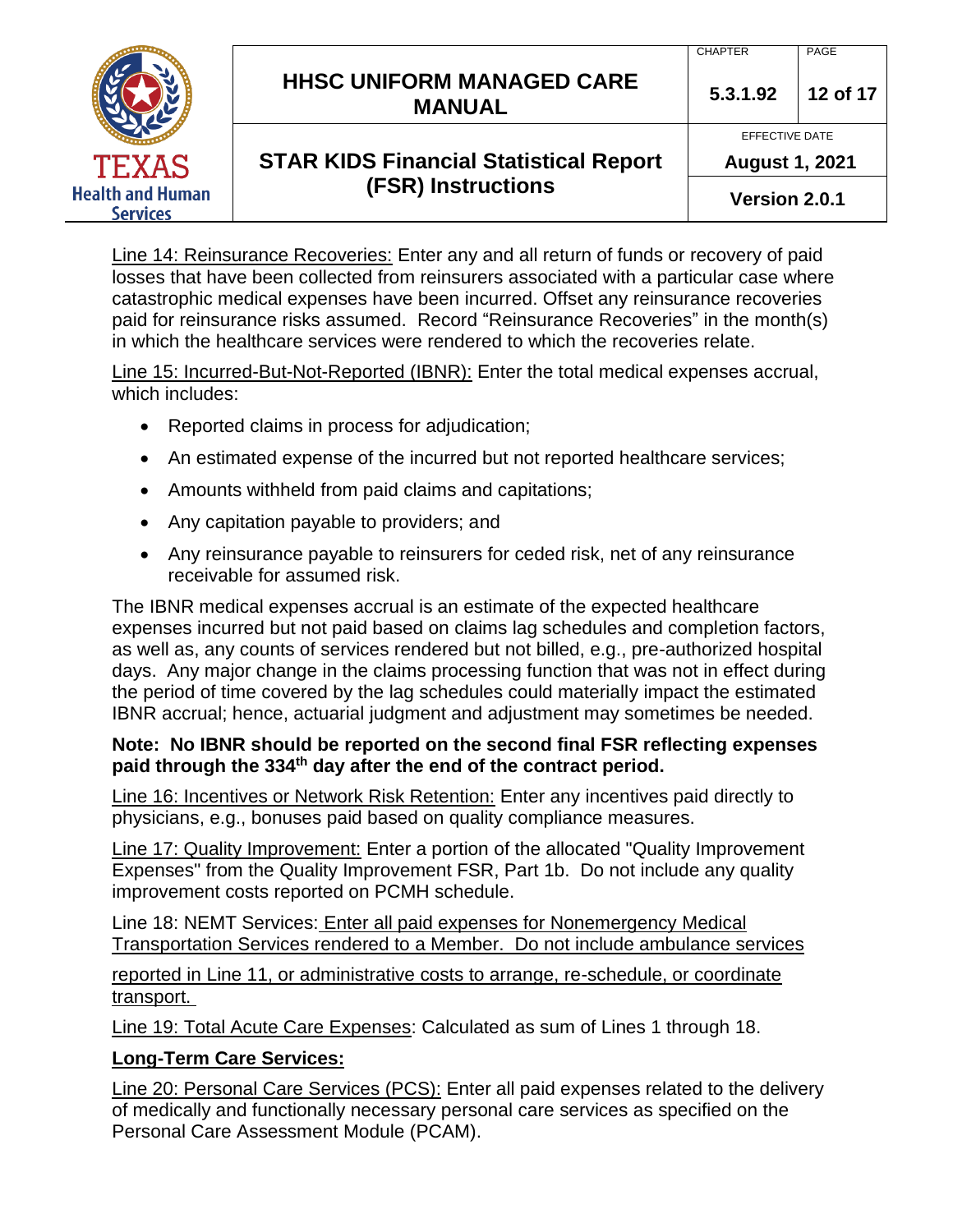# **HHSC UNIFORM MANAGED CARE MANUAL 5.3.1.92 <sup>13</sup> of 17**

# **STAR KIDS Financial Statistical Report (FSR) Instructions**

EFFECTIVE DATE **August 1, 2021**

**Version 2.0.1**

Line 21: Private Duty Nursing (PDN): Enter all paid expenses related to Private Duty Nursing Services provided to a Member-patient.

Line 22: MDCP Waiver Services: Enter all paid expenses related to services provided to a Member-patient under the MDCP Waiver.

Line 23: Community First Choice (CFC) Services: Enter all paid expenses related to Personal Assistance Services (PAS) or Habilitation (HAB).

Line 24: DAHS - Day Activity and Health Services: Enter all paid expenses related to Adult Day Care Services provided to a Member-patient.

Line 25: Misc. Other (PPECCs, ERS, Support Management): Enter all paid long-term care expenses for medical services and supplies rendered that are not classified in any of the medical expense classifications above. "Misc. Other" includes, but is not limited to, Prescribed Pediatric Extended Care Centers, Emergency Response Services (ERS), and Support Management provided to a Member-patient. LTSS which are included on the Individual Service Plan and are not reported elsewhere should be reported on this line.

Line 26: Incentives or Network Risk Retention: Enter any incentives paid directly to LTSS Providers, i.e., bonuses paid based on quality compliance measures.

Line 27: Incurred-But-Not-Reported (IBNR): Enter the total LTSS expense accrual based on the IBNR Plan, which includes:

- Reported claims in process for adjudication;
- An estimated expense of the incurred but not reported healthcare services;
- Amounts withheld from paid claims and capitations;
- Any capitation payable to providers; and
- Any reinsurance payable to reinsurers for ceded risk, net of any reinsurance receivable for assumed risk.

The IBNR medical expenses accrual is an estimate of the expected healthcare expenses incurred but not paid based on claims lag schedules and completion factors, as well as, any counts of services rendered but not billed, e.g., pre-authorized hospital days. Any major change in the claims processing function that was not in effect during the period of time covered by the lag schedules could materially impact the estimated IBNR accrual; hence, actuarial judgment and adjustment may sometimes be needed.

#### **Note: No IBNR should be reported on the second final FSR reflecting expenses paid through the 334th day after the end of the contract period.**

Line 28: Quality Improvement: Enter a portion of the allocated "Quality Improvement Expenses" from the Quality Improvement FSR, Part 1b. Do not include any quality improvement costs reported on PCMH schedule.

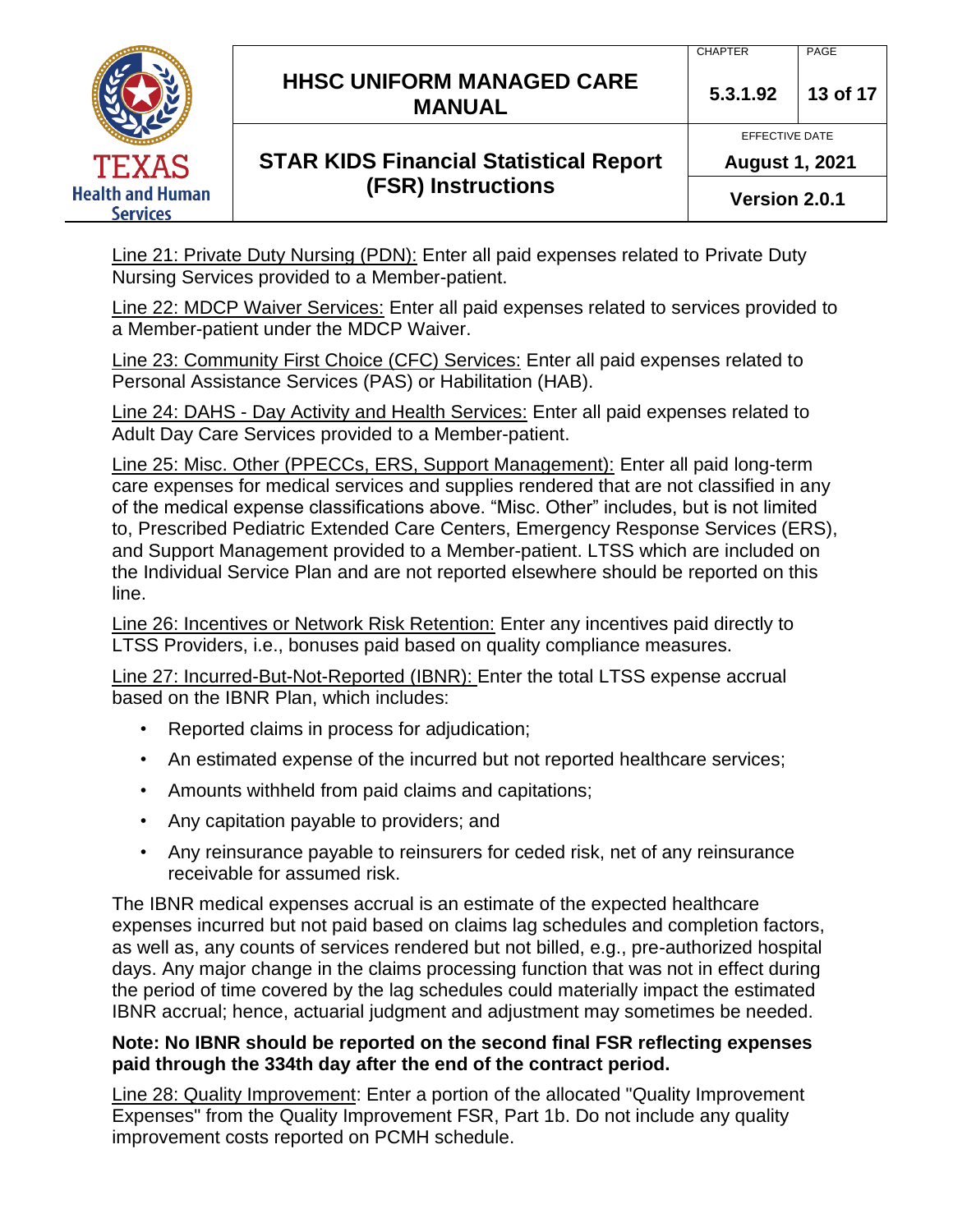# **HHSC UNIFORM MANAGED CARE MANUAL 5.3.1.92 <sup>14</sup> of 17**

# **STAR KIDS Financial Statistical Report (FSR) Instructions**

CHAPTER PAGE

EFFECTIVE DATE

**August 1, 2021**

**Version 2.0.1**

Line 29: Total Long-Term Care Expenses: Calculated as the sum of Lines 20 through 28.

Line 30: Total Medical Expenses: Calculated as the sum of Lines 19 and 29.

Beneath Line 30, there are balancing lines which compare "Total Medical Expenses" entered in Part 4, which is the sum of Lines 8, 16, 24, 32, and 40, 41, 49 and 57, to those on Part 5, Line 30. If the two parts do not balance the "Check" line will show "Not balanced" and a rounding adjustment may be entered in the shaded area labeled "Balance."

# **Included in Total Medical Above:**

Line 31: Attendant Care Enhancement Payments: Enter the total amount paid to providers for attendant care enhancement payments.

Line 32: Total Related Party Expenses: Enter the total medical expenses paid to any companies affiliated with the MCO through common ownership for providing healthcare services in support of the Texas Medicaid operations of the MCO.

Line 33: % of Medical Expenses that are Related Party: Calculated as Line 32, "Total Related Party Expenses," divided by Line 30, "Total Medical Expenses."

Line 34: Capitated Services: PCPs, Hospitals, and Other Providers: Enter the total capitation paid to providers that do not pay claims to other providers from the capitation payments received.

Line 35: Capitated Services: BH, Vision, etc.: Enter the total capitation paid to subcontractors in which the capitation is the funding source for paying claims for healthcare services performed in each Texas service area.

# **Not Included in Total Medical Above:**

Line 36: Total Medical Value Added Services: Enter the expenses approved by HHSC and paid by the MCO for Medicaid Members' services that are not covered under the HHSC Capitation nor reimbursed by HHSC. These expenses are the financial responsibility of the MCO. They are not included in "Total Medical Expenses" on the FSR. The specific Value Added Services are included in the Contract for Services between HHSC and MCO.

Line 37: Total Case-by-Case Services: Enter the expenses paid by the MCO for Medicaid Members' additional benefits that are outside the scope of services covered under the Contract, and are not Value-Added Services. These expenses are the financial responsibility of the MCO. They are not included in "Total Medical Expenses" in the MCO FSR. Services may be based on Medical Necessity, cost-effectiveness, the wishes of the Member or the Member's Legally Authorized Representative (LAR), or the potential for improved health status of the Member. The MCO must maintain documentation of each authorized service provided to each Member.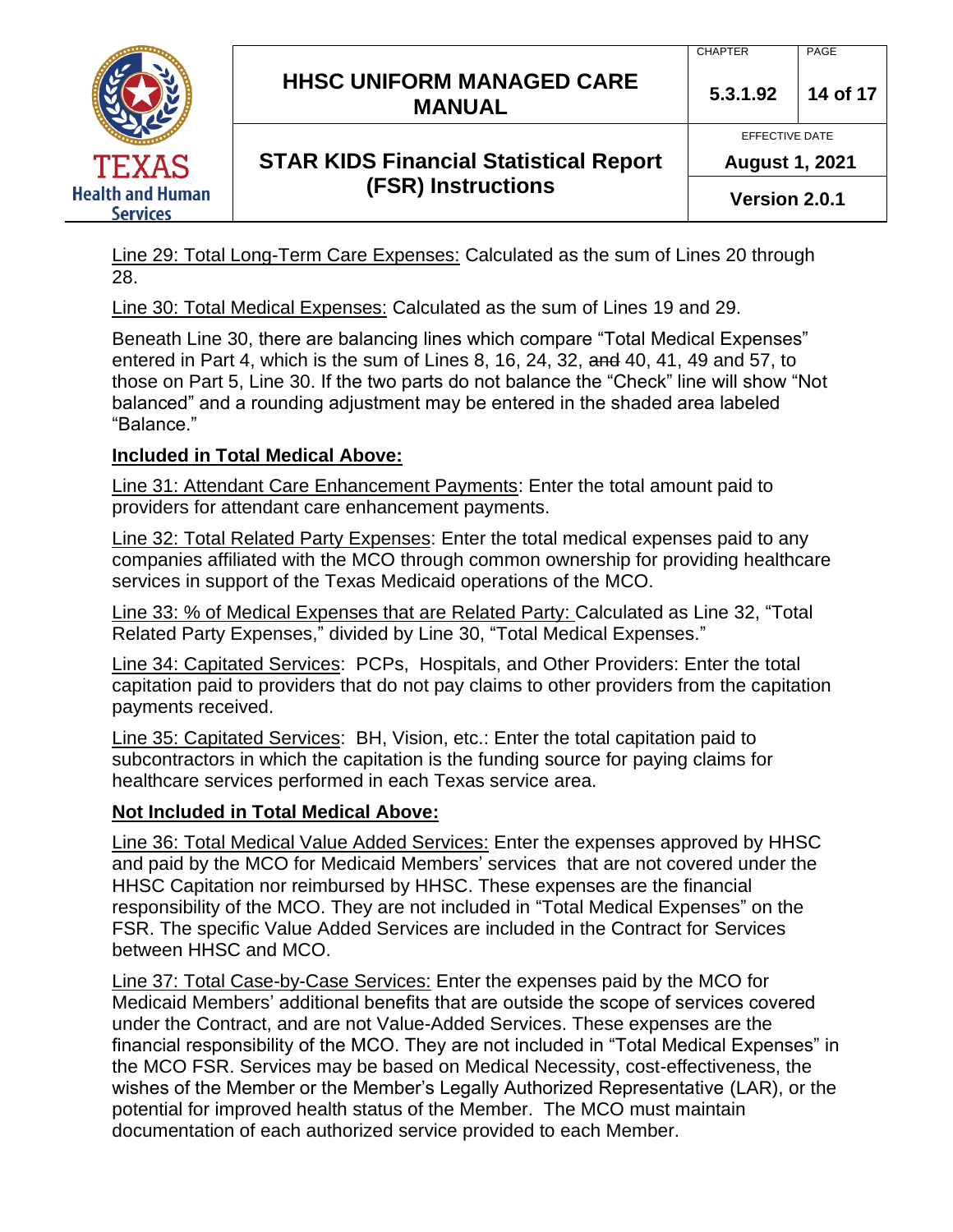

# **HHSC UNIFORM MANAGED CARE MANUAL 5.3.1.92 <sup>15</sup> of 17**

**STAR KIDS Financial Statistical Report (FSR) Instructions**

EFFECTIVE DATE

**August 1, 2021**

**Version 2.0.1**

## **Other:**

Line 38: Behavioral Health Services \$PMPM: Calculated as Line 9, "Behavioral Health Services," divided by Part 1, Line 1, "Member Months."

Line 39: Vision Services \$PMPM: Calculated as Line 10, "Vision Services," divided by Part 1, Line 1, "Member Months."

Line 40: Emergency Room as a % of Medical Expenses: Calculated as Line 5, "Emergency Room Services," divided by Line 30, "Total Medical Expenses," excluding the sum of Lines 13 through 17, which are "Reinsurance Premiums," "Reinsurance Recoveries," "IBNR," "Incentives/Network Risk Retention,." and "Quality Improvement"; and Lines 26 through 28, which are "Incentives or Network Risk Retention", "Incurred

But Not Reported" and "Quality Improvement".

## **Part 6: Prescription Expense by Risk Group**

## **Prescription Expense (excluding PBM Admin):**

Lines 1 through 7: Prescription Expense (excluding PBM Admin): Enter the prescription expense by risk group based on Pharmacy Encounters. Exclude PBM admin fees.

Line 8: Prescription Paid Claims Expense: Calculated as sum of Lines 1 through 7.

Line 9: IBNR related to Prescriptions: Enter the estimated dollar amount of pharmacy prescriptions incurred for which claims have not been received.

Line 10: TPL pay & chase collected (related to Pharmacy only): Enter the dollars collected from third parties in the month in which cash is received. Do not enter recoveries in the month in which services were provided unless the collection occurred in that same month.

Line 11: Prescription Expense (excluding PBM Admin): Calculated as the sum of Lines 8 and 9, less Line 10.

#### **Prescription Expense \$PMPM:**

Lines 12 through 18: Prescription Expense \$PMPM: Calculated as "Prescription Expense" for each risk group as reported on Lines 1 through 7, divided by the corresponding "Member Months" for each risk group as reported on Part 3, Lines 17 through 23.

Line 19: Prescription Paid Claims Expense \$PMPM: Calculated as Line 8, "Prescription Paid Claims Expense," divided by Part 3, Line 24, "Total Member Months."

Line 20: Prescription Expense including IBNR \$PMPM: Calculated as the sum of Line 8, "Prescription Paid Claims Expense," and Line 9, "IBNR related to Prescriptions," divided by Part 3, Line 24, "Total Member Months."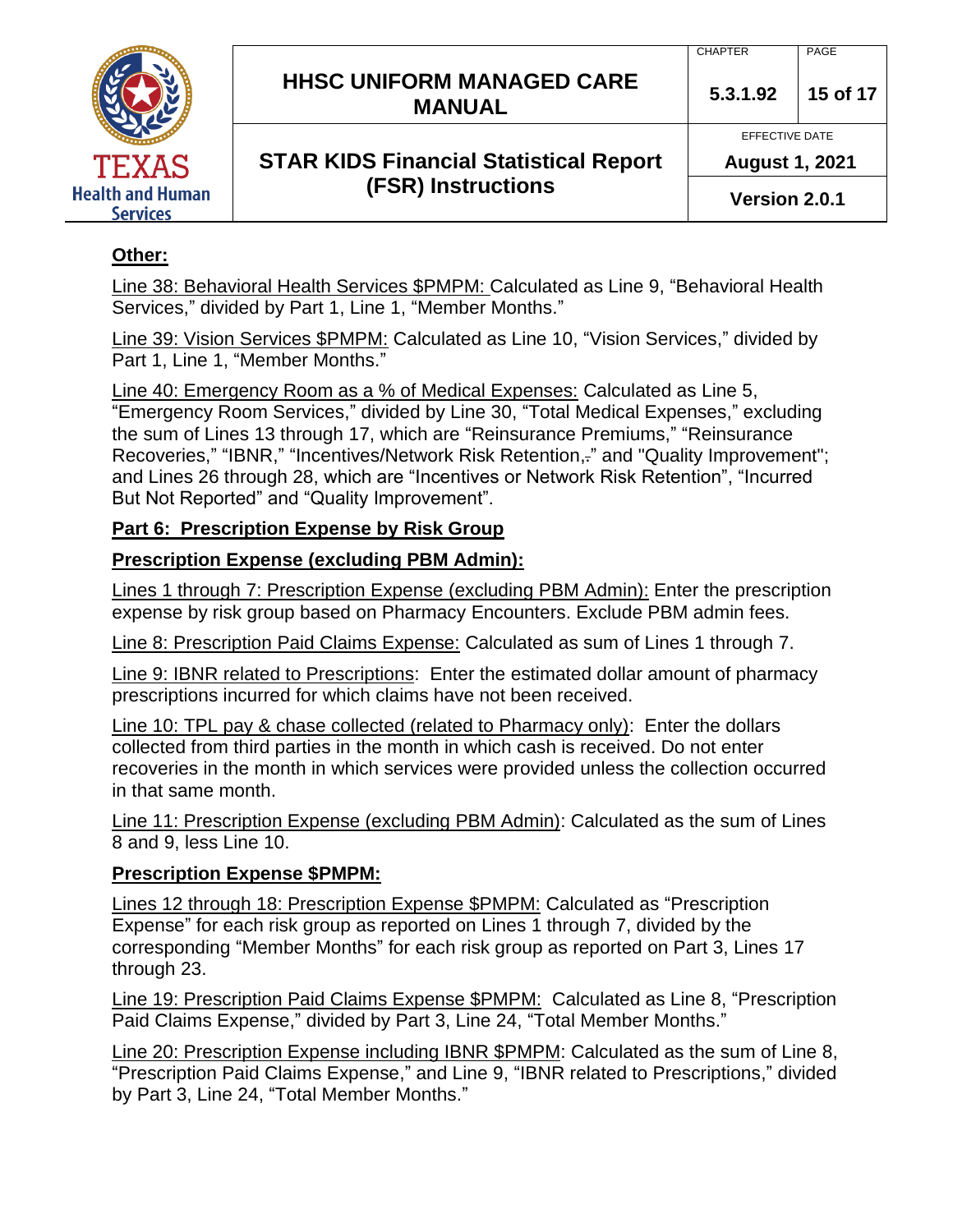

# **HHSC UNIFORM MANAGED CARE MANUAL 5.3.1.92 <sup>16</sup> of 17**

**STAR KIDS Financial Statistical Report (FSR) Instructions**

#### CHAPTER PAGE

EFFECTIVE DATE

**August 1, 2021**

**Version 2.0.1**

## **# of Prescriptions:**

Lines 21 through 27; # of Prescriptions: Enter the number of prescriptions filled by each risk group by month.

Line 28: # of Prescriptions in IBNR (Line 9 above): Enter the estimated number of prescriptions incurred for which claims have not been received.

Line 29; Total # of Prescriptions: Calculated as sum of Lines 21 through 28.

## **Cost per Prescription (excluding PBM Admin):**

Line 30 through 36: Cost per Prescription (excluding PBM Admin): Calculated as "Total Prescription Expense" for each risk group as reported in Lines 1 through 7, divided by the corresponding "# of Prescriptions" for each risk group as reported on Lines 21 through 27.

Line 37: Average Cost of Paid Claims per Prescription: Calculated by dividing Line 8, "Prescription Paid Claims Expense," by the total "# of Prescriptions" in Lines 21 through 27.

Line 38; IBNR related to Prescriptions: Calculated by dividing Line 9, "IBNR related to Prescriptions," by Line 28, "# of Prescriptions in IBNR."

Line 39: Average Cost per Prescription (excluding PBM Admin): Calculated as Line 11, "Prescription Expense (excluding PBM Admin)," divided by Line 29, "Total # of Prescriptions."

Line 40: % Prescription Cost to Rx Premium: Calculated as Line 11, "Prescription Expense (excluding PBM Admin)," divided by Part 1, Line 4, "Pharmacy Premiums."

#### **# of Prescriptions per Member-Month:**

Lines 41 through 47: # of Prescriptions per Member-Month: Calculated as "# of Prescriptions" for each risk group as reported on Lines 21 through 27, divided by the corresponding "Member Months" for each risk group as reported on Part 3, Lines 17 through 23.

Line 48: Average # of Paid Prescriptions per Member-Month: Calculated as the sum of Lines 21 through 27, divided by Part 3, Line 24, "Total Member Months."

Line 49: Average # of Prescriptions per Member-Month including IBNR: Calculated as Line 29, "Total # of Prescriptions" divided by Part 3, Line 24, "Total Member Months."

## **Generic Split for Paid Prescriptions:**

Line 50: % Generic, by # of Prescriptions: Enter the % of prescriptions filled with generic brands.

Line 51: % Generic, by Aggregate \$ Gross Cost: Enter the % of gross cost associated with generic prescriptions.